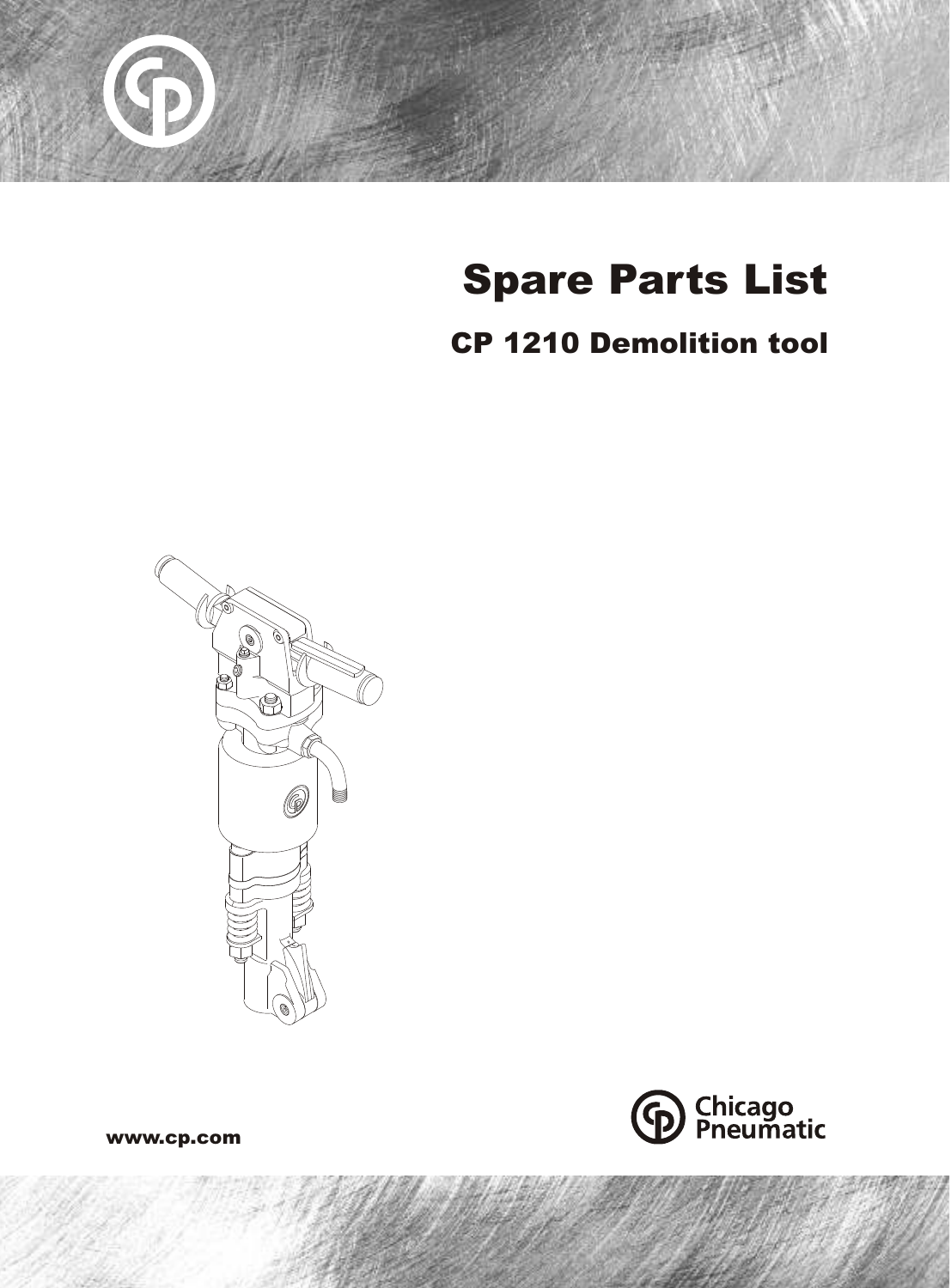### **2005-09 No. 9800 0524 01**

© <sub>Copyright</sub><br>Stockholm, Sweden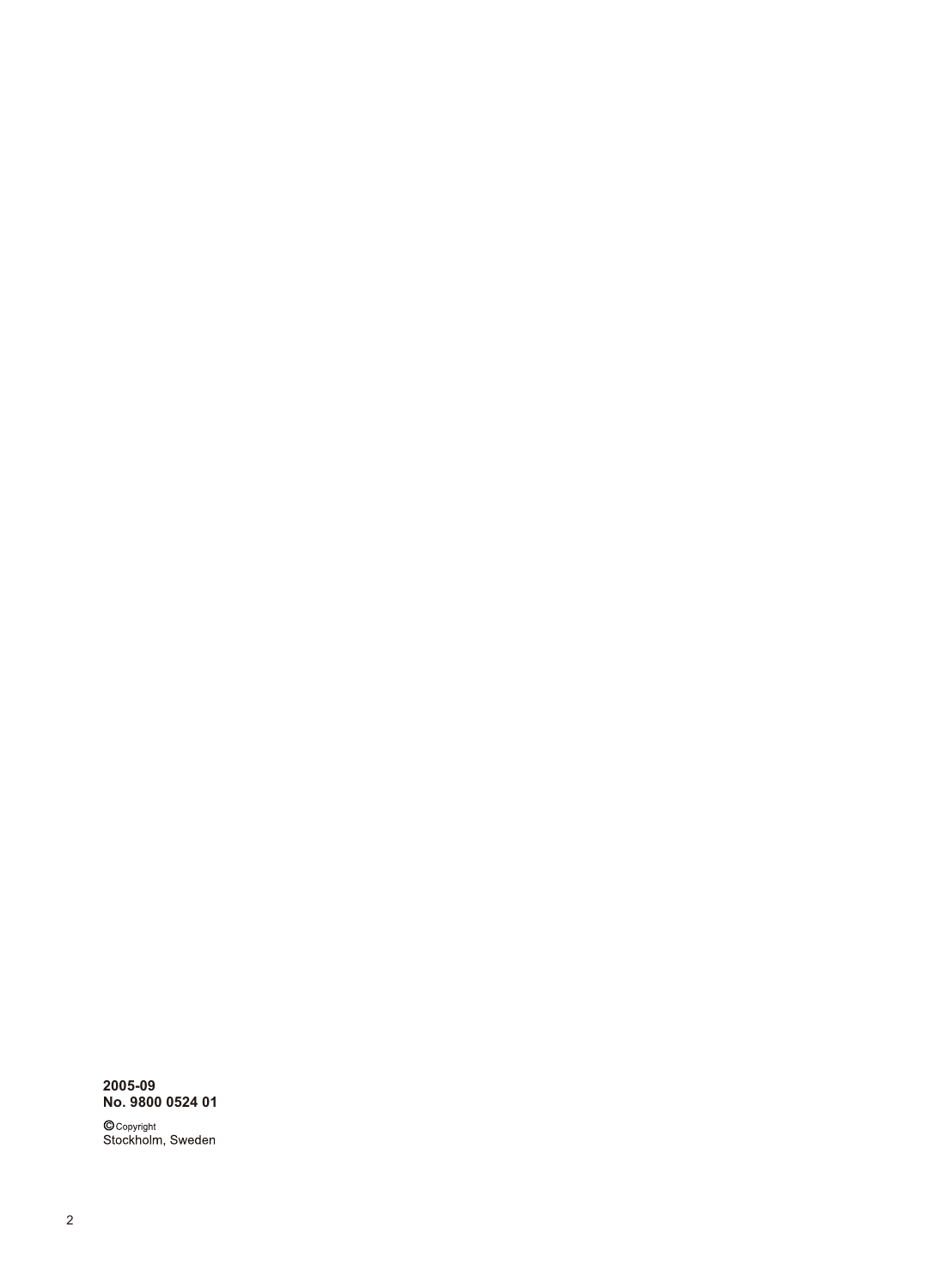| <b>Contents</b> | <b>Pages</b> |
|-----------------|--------------|
|                 |              |
|                 | .6-9         |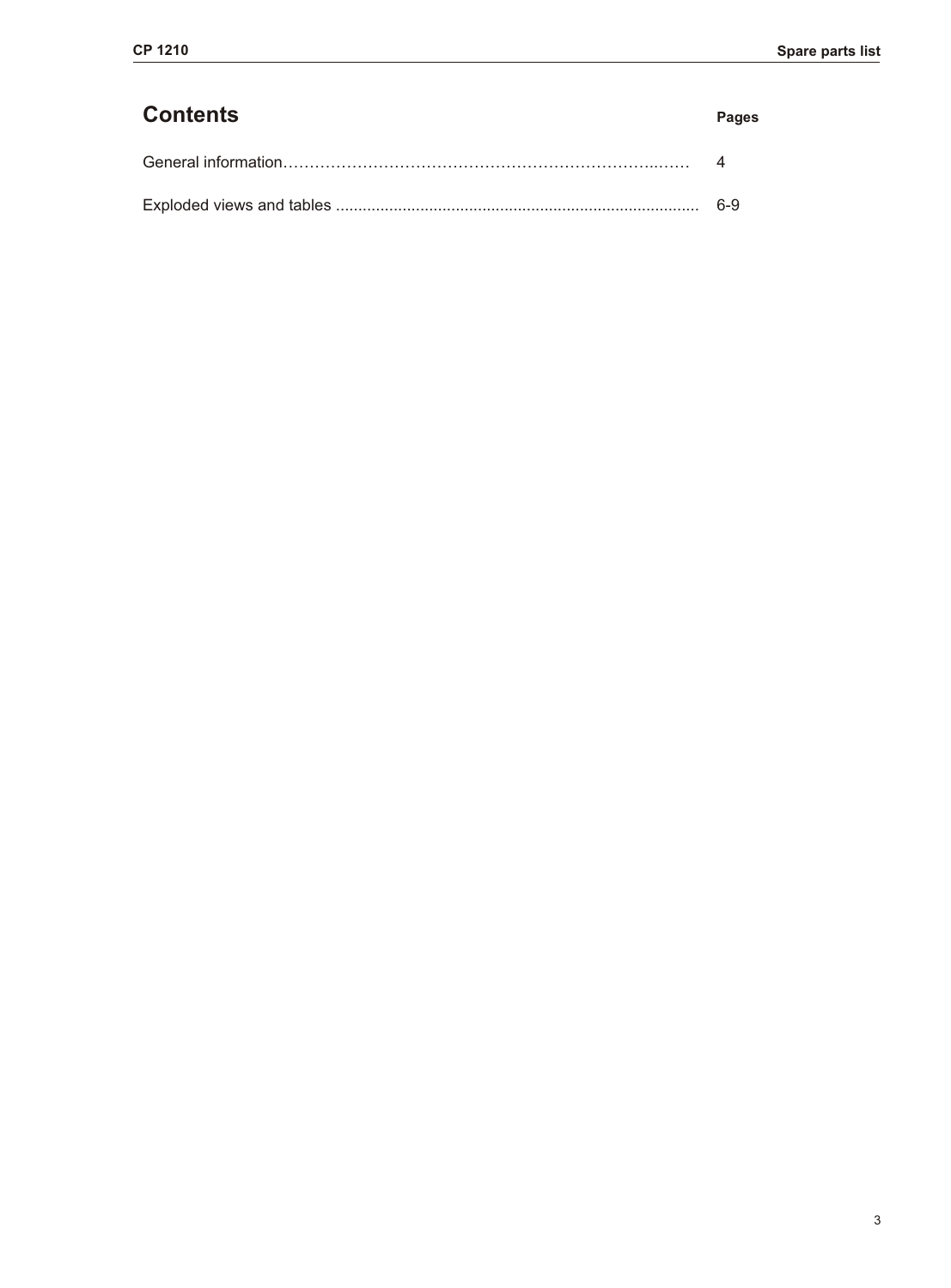### **GENERAL INFORMATION**

Welcome! Protect your investment in the world's finest air tools. Use genuine CP replacement parts.

The purchase of replacement parts for your CP tools deserves the same good judgment that resulted in the buying of the tools themselves. Each genuine CP part is made from carefully selected and inspected material, subjected to sophisticated machinery and finishing processes and heat-treated to produce just the right combination of hardness, ductility and impact resistance for its intended use. All parts are manufactured concurrently with those used in production tools, and are identical to them. The use of parts other than genuine CP replacement parts can lead to substandard performance, early failure, possible damage of other parts and, in some instances, unsafe conditions.

To reduce the risk of injury, read and understand the Operating Instructions manual and the percussion tool safety instructions before operating the tool.

CP 1210 is a pneumatic tool designed for light-to mediumconstructions and plant maintenance work such as demolition of floors, pavement, macadam, frozen ground and masonry walls.

This tool is ideal for breaking bridge decks. It has a fourbolt back head design.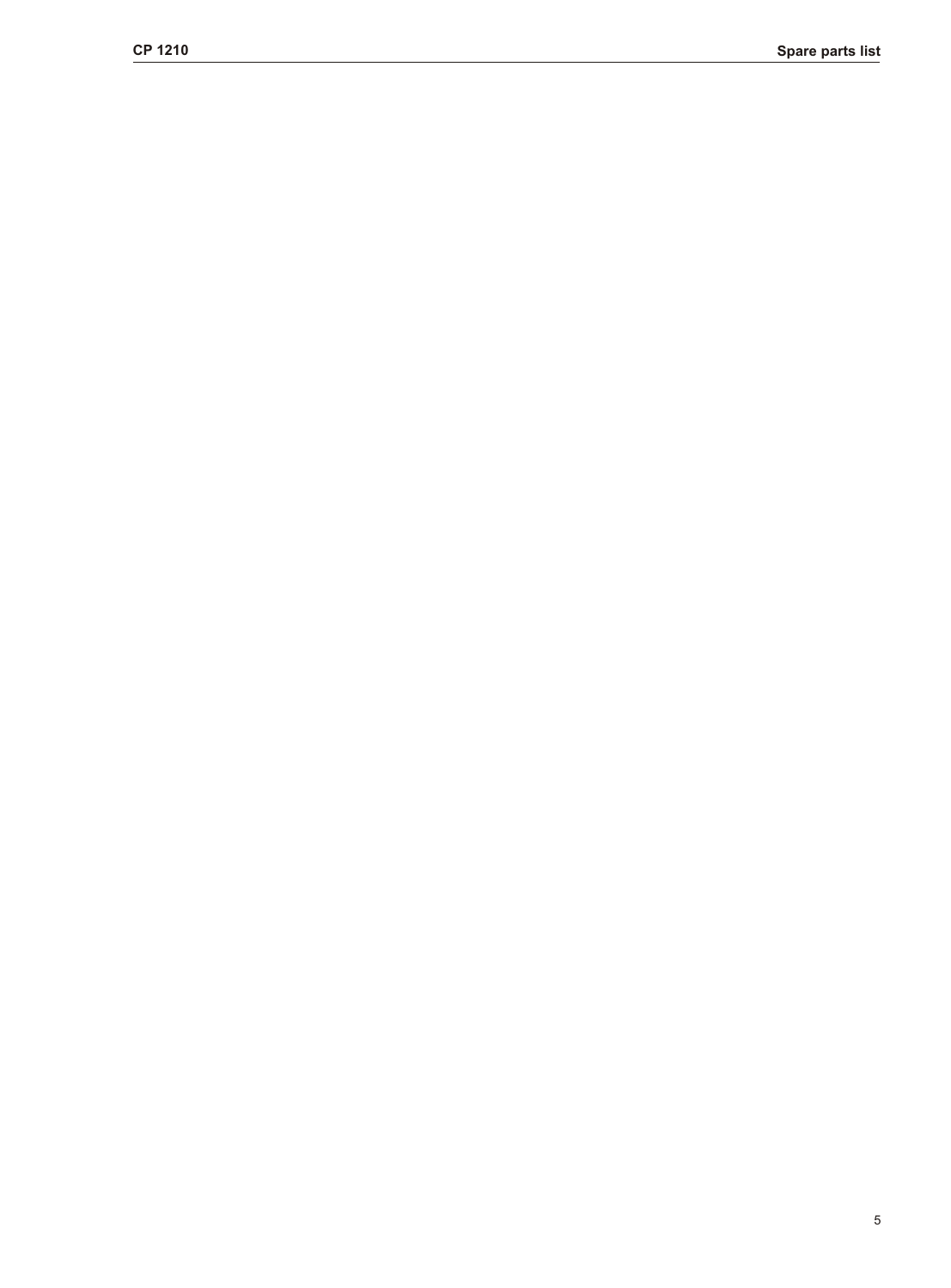#### **EXPLODED VIEW OF CP 1210 1" S & VRS**  $\phi$   $\mathscr{O}$  **BP**  Í  $17\frac{1}{9}$  19  $11 1!$  67  $\frac{1}{22}$  (F)  $\circlearrowright$  TTTT  $\sim$  46 ίĆ ⋐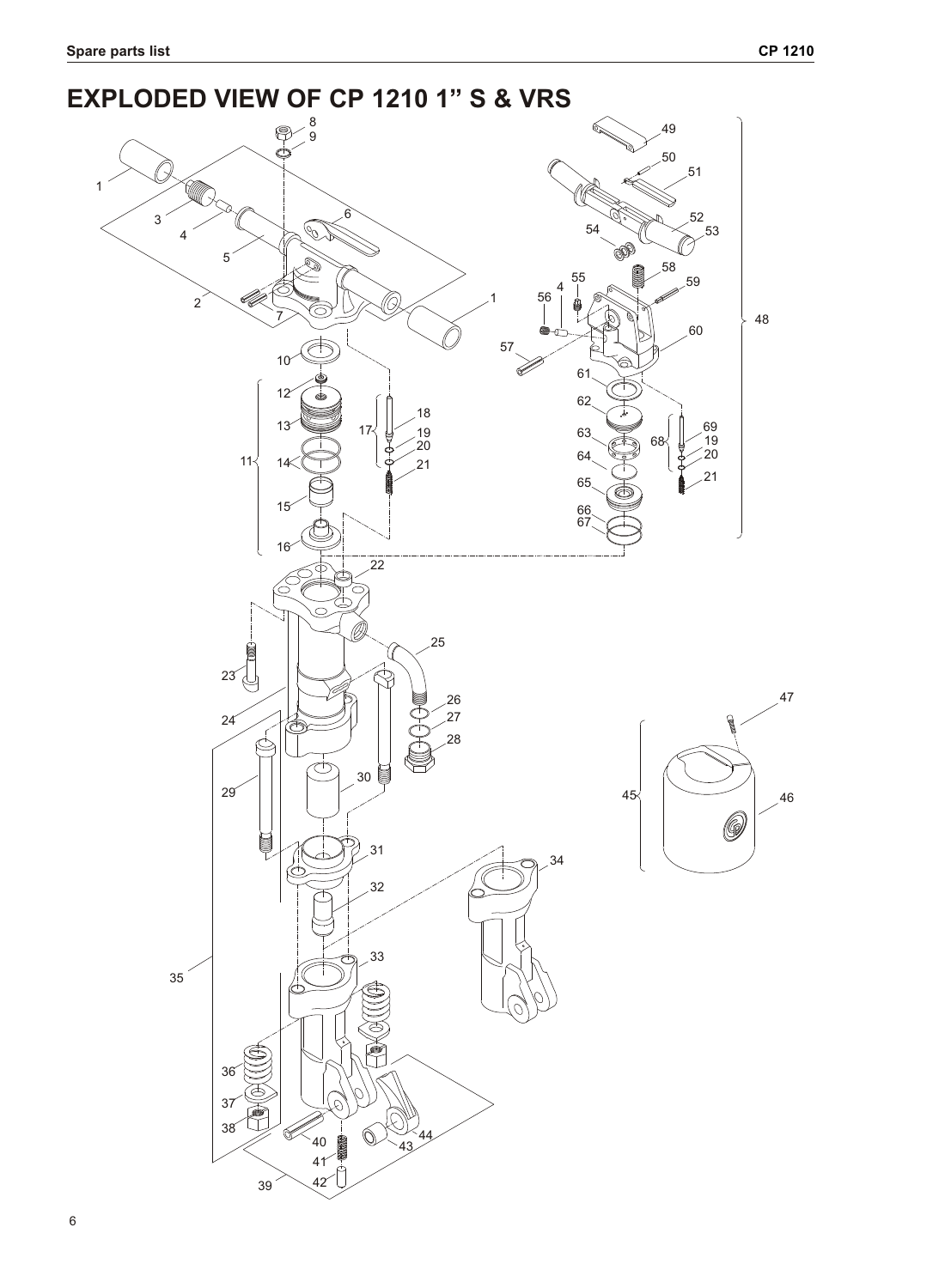| Ref. No.       | Ordering No.                    | Qty.                                      | <b>Description</b>                                                               |
|----------------|---------------------------------|-------------------------------------------|----------------------------------------------------------------------------------|
|                | <b>CP 1210 1" S &amp; VRS</b>   |                                           |                                                                                  |
| 1              | F816345                         | 2                                         | Grip - Rubber                                                                    |
| $\overline{c}$ | F815274                         | 1                                         | Backhead assembly (Includes item No. 3, 4, 5, 6 & 7)                             |
| 3              | R075031                         | 1                                         | Plug - Oil                                                                       |
| 4              | C036901                         | 1                                         | Plug - Oil regulator                                                             |
| 5<br>6         | F814725                         | 1<br>1                                    | <b>Backhead</b><br>Lever - Throttle                                              |
| 7              | R133433                         |                                           | Pin - Spirol                                                                     |
| 8              | R <sub>114525</sub>             | 2<br>4                                    | Nut - Hex.                                                                       |
| 9              | C065384                         | 4                                         | Lock washer                                                                      |
| 10             | R <sub>110209</sub>             | 1                                         | Spacer - Valve case                                                              |
| 11             | F815071                         | 1                                         | Valve case assembly (Includes item No. 12, 13, 14, 15 & 16)                      |
| 12<br>13       | P009876<br>R110206              | 1<br>1                                    | Pug - Pipe<br>Case - Valve                                                       |
| 14             | R <sub>110210</sub>             | 2                                         | O-ring                                                                           |
| 15             | R <sub>110208</sub>             | 1                                         | Valve                                                                            |
| 16             | R110207                         | 1                                         | Cover - Valve case                                                               |
| 17             | R092894                         | 1                                         | Valve - Throttle (Includes item No. 18, 19 & 20)                                 |
| 18             |                                 | 1                                         | Valve - Throttle                                                                 |
| 19<br>20       | R098368<br>R098369              | 1<br>1                                    | Seal - Throttle valve<br>Ring - Valve seal retaining                             |
| 21             | R005717                         | 1                                         | Spring - Throttle valve                                                          |
| 22             | R <sub>110215</sub>             | 1                                         | Seal - Cylinder                                                                  |
| 23             | R <sub>110214</sub>             | 4                                         | Bolt - Backhead                                                                  |
| 24             |                                 | 1                                         | Cylinder                                                                         |
| 25             | F814720                         | 1                                         | Swivel - Air inlet                                                               |
| 26<br>27       | C <sub>106884</sub><br>R056605  | 1<br>1                                    | O-ring<br>O-ring                                                                 |
| 28             | R075599                         | 1                                         | Nut - Inlet swivel                                                               |
| 29             | R <sub>110217</sub>             | 2                                         | <b>Bolt - Fronthead</b>                                                          |
| 30             | R <sub>110212</sub>             | 1                                         | Piston                                                                           |
| 31             | R <sub>110203</sub>             | 1                                         | Bushing - Anvil block                                                            |
| 32<br>33       | R085427<br>F815719              | 1<br>1                                    | Block - Anvil                                                                    |
| 34             | F815478                         | 1                                         | Fronthead (for UK)<br>Fronthead (for USA)                                        |
| 35             | Z3627447                        | 1                                         | Side bolt kit, includes one pair of complete bolt assembly                       |
|                |                                 |                                           | (Item No. 29, 36, 37 & 38)                                                       |
| 36             | R093698                         | 2                                         | Spring - Fronthead                                                               |
| 37             | R041073                         | $\overline{\mathbf{c}}$<br>$\overline{2}$ | Lock - Fronthead nut                                                             |
| 38<br>39       | R <sub>110218</sub><br>Z8318447 | 1                                         | Nut - Fronthead bolt<br>Latch kit (Includes item No.40, 41, 42, 43, 44, 45 & 46) |
| 40             | 0108 1103 04                    | 1                                         | Pin - Roll                                                                       |
| 41             | R086982                         | 1                                         | Spring - Plunger                                                                 |
| 42             | R092497                         | 1                                         | Plunger - Latch                                                                  |
| 43             | R048540                         | 1                                         | Bushing - Retainer latch                                                         |
| 44<br>45       | R092493<br>F814928              | 1<br>1                                    | Latch - Retainer<br>Muffler complete (Includes item No. 46 & 47)                 |
| 46             |                                 | 1                                         | Muffler                                                                          |
| 47             | R <sub>117415</sub>             | 3                                         | Screw - Allen cap                                                                |
| 48             | R145777                         | 1                                         | Backhead assembly (Includes item No. 49 to 69 & 4,19, 20 & 21)                   |
| 49             | R <sub>157669</sub>             | 1                                         | Cover - Buffer                                                                   |
| 50<br>51       | R145866<br>R145781              | 1<br>1                                    | Pin - Lever<br>Lever                                                             |
| 52             | R145788                         | 2                                         | Grip                                                                             |
| 53             | R146266                         | $\overline{\mathbf{c}}$                   | Handle                                                                           |
| 54             | R145861                         | 3                                         | Steel washer                                                                     |
| 55             | R004975                         | 1                                         | Oil - Plug square head                                                           |
| 56             | Q3217400                        | 1                                         | Plug                                                                             |
| 57             | 0108 1535 00                    | 1                                         | Pin - Roll                                                                       |
| 58             | R145863                         | $\frac{2}{2}$                             | Spring                                                                           |
| 59             | R157670                         |                                           | Pin - Stepped                                                                    |
| 60             | R145783                         | 1                                         | <b>Backhead</b>                                                                  |
| 61             | R <sub>147755</sub>             | 1                                         | Gasket                                                                           |
| 62             | R138096                         | 1                                         | Upper valve lid                                                                  |
| 63<br>64       | R138095<br>R138094              | 1<br>1                                    | Valve case<br>Valve                                                              |
| 65             | R <sub>145786</sub>             | 1                                         | Lower valve lid                                                                  |
| 66             | C102642                         | 2                                         | $O$ -ring                                                                        |
| 67             | C125868                         | 1                                         | O-ring                                                                           |
| 68             | R145782                         | 1                                         | Throttle valve (Includes item No. 69, 19 & 20)                                   |
| 69             |                                 | 1                                         | Throttle valve                                                                   |
|                |                                 |                                           |                                                                                  |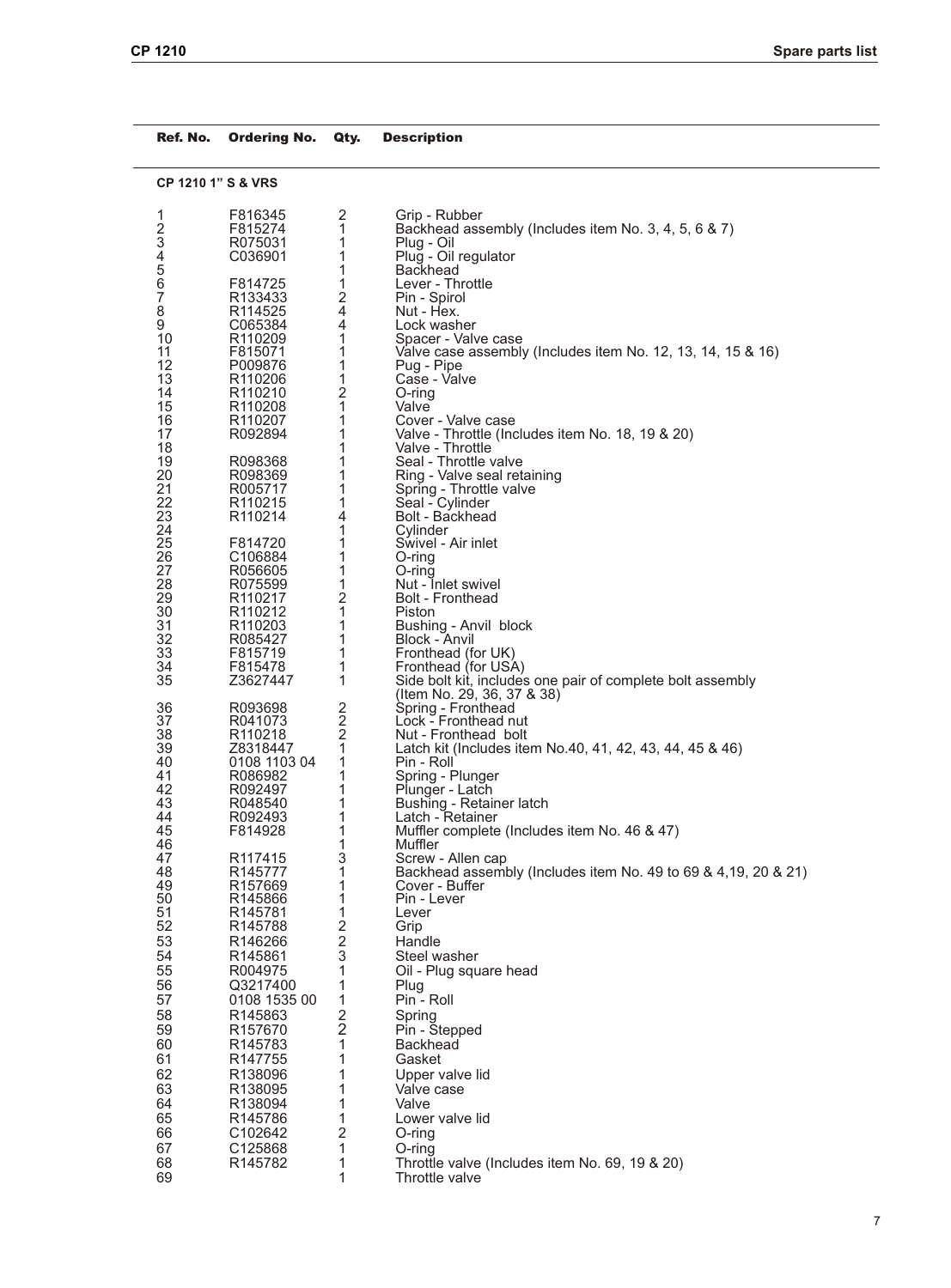# **EXPLODED VIEW OF CP 1210 1.12, 1.25 S & VRS**

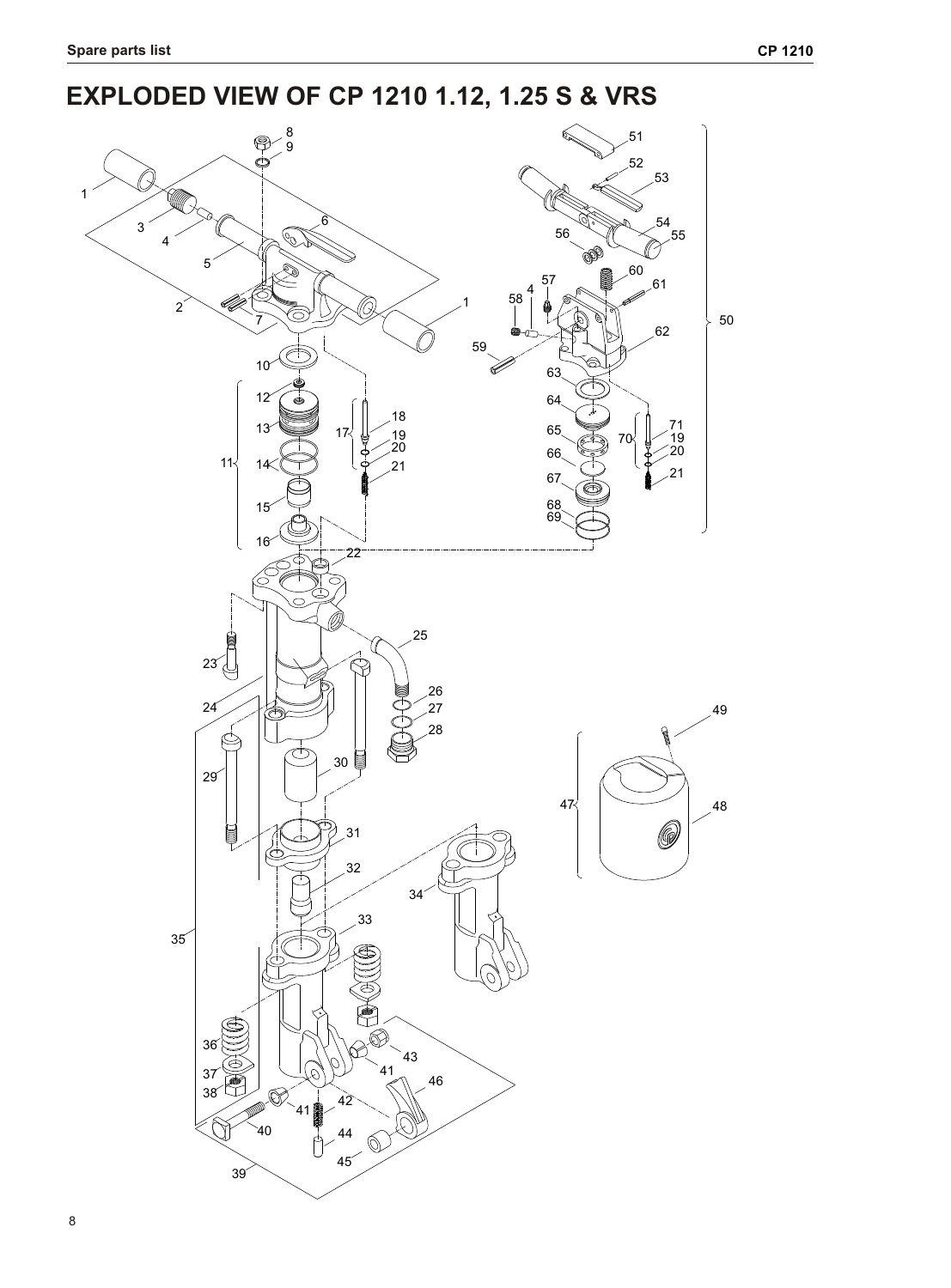| Ref. No. | <b>Ordering No.</b>          | Qty.                    | <b>Description</b>                                                         |
|----------|------------------------------|-------------------------|----------------------------------------------------------------------------|
|          | CP 1210 1.12 & 1.25" S & VRS |                         |                                                                            |
| 1        | F816345                      | 2                       | Grip - Rubber                                                              |
| 2        | F815274                      | 1                       | Backhead assembly (Includes item No. 3, 4, 5, 6 & 7)                       |
| 3        | R075031                      | 1                       | Plug - Oil                                                                 |
| 4        | C036901                      | 1                       | Plug - Oil regulator                                                       |
| 5        |                              | 1                       | Backhead                                                                   |
| 6        | F814725                      | 1                       | Lever - Throttle                                                           |
| 7        | R133433                      | 2                       | Pin - Spirol                                                               |
| 8        | R <sub>114525</sub>          | 4                       | Nut - Hex.                                                                 |
| 9        | C065384                      | 4                       | Lock washer                                                                |
| 10<br>11 | R <sub>110209</sub>          | 1<br>1                  | Spacer - Valve case                                                        |
| 12       | F815071<br>P009876           | 1                       | Valve case assembly (Includes item No. 12, 13, 14, 15 & 16)<br>Plug - Pipe |
| 13       | R110206                      | 1                       | Case - Valve                                                               |
| 14       | R110210                      | 2                       | O-ring                                                                     |
| 15       | R <sub>110208</sub>          | 1                       | Valve                                                                      |
| 16       | R <sub>110207</sub>          | 1                       | Cover - Valve case                                                         |
| 17       | R092894                      | 1                       | Valve - Throttle (Includes item No. 18, 19 & 20)                           |
| 18       |                              | 1                       | Valve - Throttle                                                           |
| 19       | R098368                      | 1                       | Seal - Throttle valve                                                      |
| 20       | R098369                      | 1                       | Ring - Valve seal retaining                                                |
| 21       | R005717                      | 1                       | Spring - Throttle valve                                                    |
| 22       | R <sub>110215</sub>          | 1                       | Seal - Cylinder                                                            |
| 23       | R <sub>110214</sub>          | 4                       | Bolt - Backhead                                                            |
| 24       |                              | 1                       | Cylinder                                                                   |
| 25       | F814720                      | 1                       | Swivel - Air inlet                                                         |
| 26<br>27 | C106884                      | 1<br>1                  | O-ring                                                                     |
| 28       | R056605                      | 1                       | O-ring<br>Nut - Inlet swivel                                               |
| 29       | R075599<br>R047970           | 2                       | <b>Bolt - Fronthead</b>                                                    |
| 30       | R <sub>110212</sub>          | 1                       | Piston                                                                     |
| 31       | R156914                      | 1                       | Bushing - Anvil block                                                      |
| 32       | R <sub>156961</sub>          | 1                       | Block - Anvil                                                              |
| 33       | R047969                      | 1                       | Fronthead (1 1/4" Hex.)                                                    |
| 34       | R047968                      | 1                       | Fronthead (1 1/8" Hex.)                                                    |
| 35       | Z3628445                     | 1                       | Side bolt kit, includes one pair of complete bolt assembly                 |
|          |                              |                         | (Item No. 29, 36, 37 & 38)                                                 |
| 36       | R047971                      | 2                       | Spring - Fronthead                                                         |
| 37       | R090584                      | 2                       | Lock - Fronthead nut                                                       |
| 38       | R005721                      | $\overline{2}$          | Nut - Fronthead bolt                                                       |
| 39       | Z8319445                     | 1                       | Latch kit (Includes item No. 40, 41, 42, 43, 44, 45 & 46)                  |
| 40       | R076853                      | 1                       | Retainer -Bolt                                                             |
| 41<br>42 | R076562<br>R086982           | 2<br>1                  | L.R.B. Bushing<br>Spring - Plunger                                         |
| 43       | P008999                      | 1                       | Lock nut                                                                   |
| 44       | R092497                      | 1                       | Plunger - Latch                                                            |
| 45       | R055818                      | 1                       | <b>Bushing</b>                                                             |
| 46       | R092493                      | 1                       | Retainer - Latch                                                           |
| 47       | R156962                      | 1                       | Muffler complete (Includes item No. 48 & 49)                               |
| 48       |                              | 1                       | Muffler                                                                    |
| 49       | R117415                      | 4                       | Screw - Allen cap                                                          |
| 50       | R145777                      | 1                       | Backhead assembly (Includes item No. 51 to 71 & 4, 19, 20 & 21)            |
| 51       | R157669                      | 1                       | Cover - Buffer                                                             |
| 52       | R145866                      | 1                       | Pin - Lever                                                                |
| 53       | R145781                      | 1                       | Lever                                                                      |
| 54       | R145788                      | $\overline{\mathbf{c}}$ | Grip                                                                       |
| 55       | R146266                      | $\overline{\mathbf{c}}$ | Handle                                                                     |
| 56       | R145861                      | 3                       | Steel washer                                                               |
| 57       | R004975                      | 1                       | Oil - Plug, square head                                                    |
| 58       | Q3217400                     | 1                       | Plug                                                                       |
| 59       | 0108 1535 00                 | 1                       | Pin - Roll                                                                 |
| 60       | R145863                      | 2                       | Spring                                                                     |
| 61       | R157670                      | $\overline{2}$          | Pin - Stepped                                                              |
| 62       | R145783                      | 1                       | Backhead                                                                   |
| 63       | R147755                      | 1                       | Gasket                                                                     |
| 64       | R138096                      | 1                       | Upper valve lid                                                            |
| 65       | R138095                      | 1                       | Valve case                                                                 |
| 66       | R138094                      | 1                       | Valve                                                                      |
| 67       | R145786                      | 1                       | Lower valve lid                                                            |
| 68       | C102642                      | $\boldsymbol{2}$        | O-ring                                                                     |
| 69       | C125868                      | 1                       | O-ring                                                                     |
| 70       | R145782                      | 1                       | Throttle valve (Includes item No. 71, 19 & 20)                             |

71 1 Throttle valve